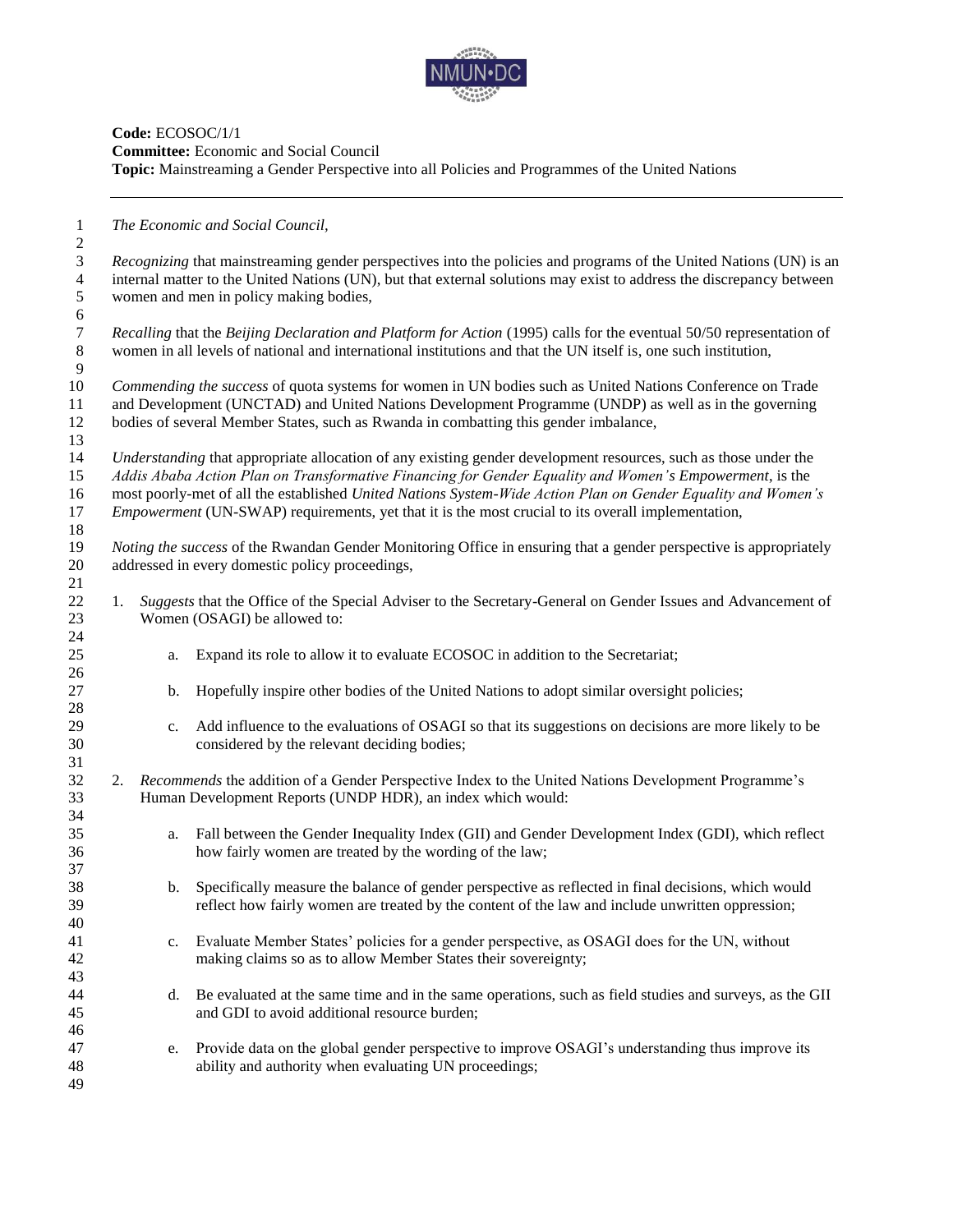| 50<br>51<br>52       | 3. | that would: | Urges consideration to the UN for the gradual implementation of quota systems within the staff body of the UN                                                                                                                                    |
|----------------------|----|-------------|--------------------------------------------------------------------------------------------------------------------------------------------------------------------------------------------------------------------------------------------------|
| 53<br>54<br>55       |    | a.          | Follow the model set by the quota systems of UNCTAD and UNDP, be added first in the Economic<br>and Social Council, and extend gradually to other organs of the UN and eventually to the whole;                                                  |
| 56<br>57<br>58       |    | $b_{1}$     | Include quotas for internal promotion of women in order to reduce the greater gender disparity in<br>senior UN positions;                                                                                                                        |
| 59<br>60<br>61       |    | $c_{\cdot}$ | Not be set too high so as to allow the best-suited candidate for each position to be chosen while still<br>requiring greater representation of women;                                                                                            |
| 62<br>63<br>64<br>65 | 4. |             | Invites those Member States who have not yet done so to sign UN-WOMEN's advocacy initiative "Planet 50-50"<br>by 2030: Step it Up for Gender Equality" and make active independent efforts towards the 50-50<br>representational goal in the UN; |
| 66<br>67             | 5. |             | <i>Encourages</i> that responses to mainstreaming a gender perspective within the UN be considered in order of<br>pertinence to the UN, with those directly addressing the UN body being addressed first in the discussion.                      |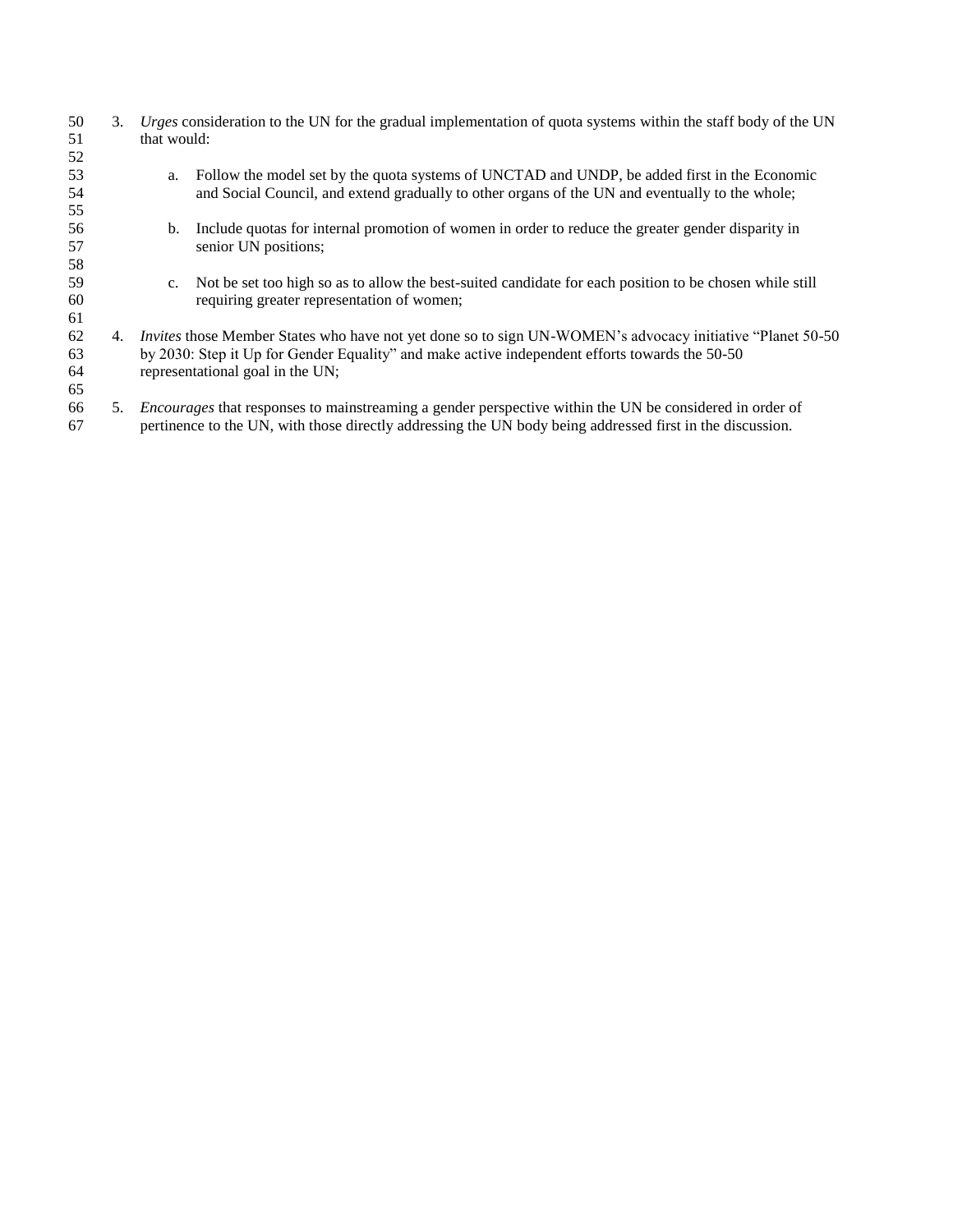

### **Code:** ECOSOC/1/2 **Committee:** Economic and Social Council **Topic:** Mainstreaming a Gender Perspective into all Policies and Programmes of the United Nations

*The Economic and Social Council,*

 *Recognizing* the *2030 Agenda for Sustainable Development Goals*, specifically Sustainable Development Goals (SDGs) Four, Five, and 10, which highlight the need for equal education and job opportunities for women and young girls, especially those living below national poverty lines, 

 *Reaffirming* the global impact that the *Beijing Declaration and Platform for Action (BDPfA)* (1995) has had as one 8 of the guiding frameworks to gender mainstreaming and equality, and the commitments made by Member States to<br>9 the document. the document,

 *Keeping in mind* the movement toward greater gender equality already initiated by UN-WOMEN, specifically the advocacy initiative "Planet 50-50 by 2030: Step It Up for Gender Equality" and its collaboration with the media to reduce the amount of female discrimination within certain media outlets,

 *Commending* and taking example from Member States that have worked with UN-WOMEN to launch the UN Women's Fund for Gender Equality (FGE), which provides resources to enable women to run for decision-making roles as stated in General Assembly resolution 68/227 of 29 January 2014,

- *Acknowledging* the plight that low-income students and communities face due to the unequal distribution of educational resources and funds, which particularly affects women due to role imbalances caused by hardship,
- *Recognizing the* role that strong community and external role models such as local and regional female politicians, businesswomen, scientists, and other women professionals play in encouraging women to participate in education, politics, and other relevant developmental endeavors,
- *Recalling* the specific directives of the *Addis Ababa Action Plan on Transformative Financing for Gender Equality and Women's Empowerment* with regards to resource allocation in providing social protection for all,

 *Taking into consideration* the World's Women Trends and Statistics Report of 2015 which states women are more likely than men to be unemployed or to be contributing family workers and where women are overrepresented in domestic worker positions that are characterized by low wages, long hours, and lack of social protection,

- 1. *Seeks* to facilitate public-private partnerships between the UN Subcommittee on Education and Research and NGOs such as Room to Read through sharing the former's research on promoting education for girls in underdeveloped countries through means such as building schools and providing materials for all levels of education;
- 2. *Reminds* Member States of their access to UN and NGO resources such as the Southern African Development Community to provide special training programs and seminars to further develop women's capacities to reduce the gender gap by:
- a. Drawing from the British Council's Civil Society Support Programme's (CSSP's) functioning framework for capacity development on gender issues for the international community to provide educational grants to women in low-income situations;
- b. Endorsing the Women in Science Programme initiative by UNESCO and working to expand educational endeavors designed to highlight the scientific success of women and young girls;
-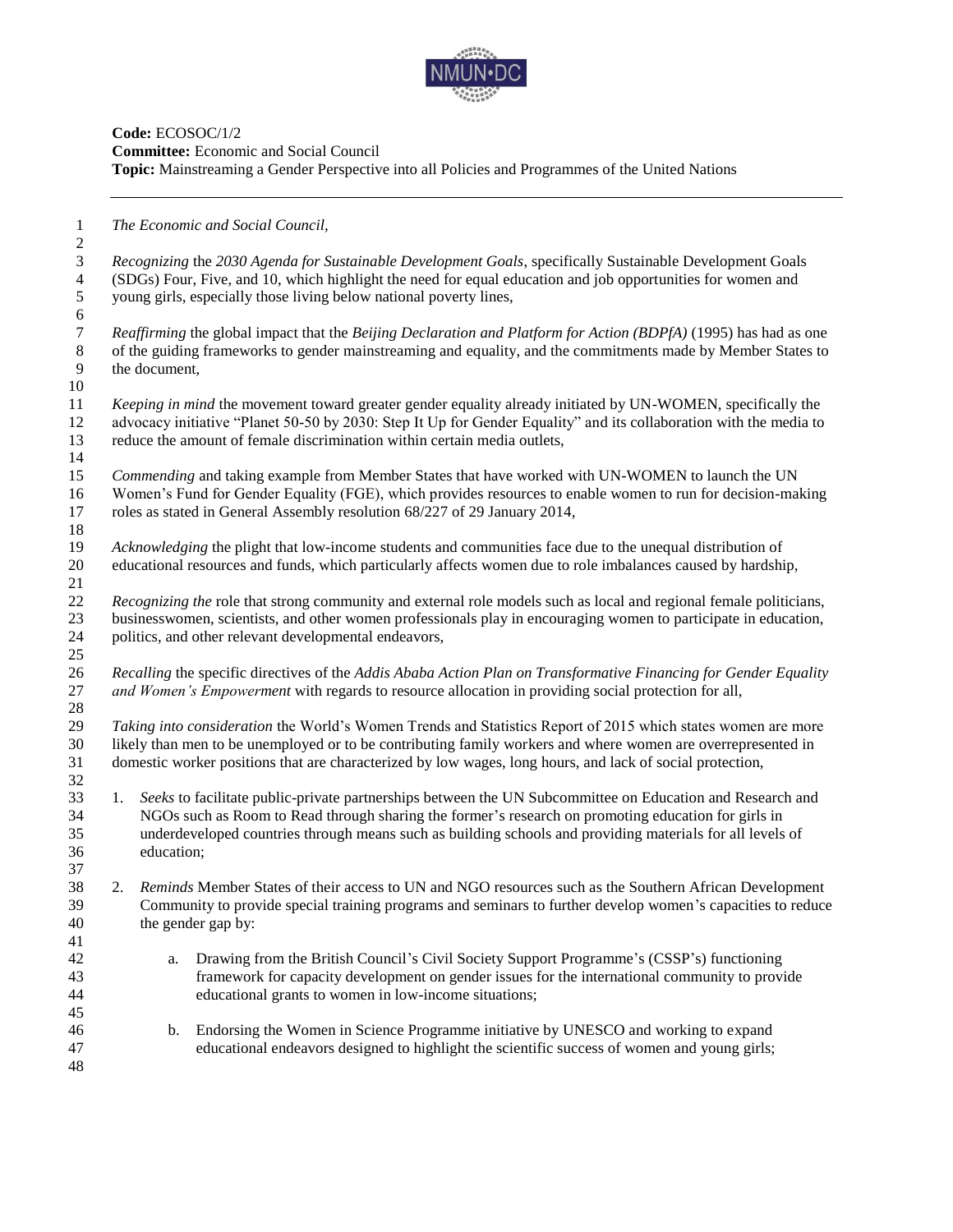| 49<br>50<br>51             |    | c. Calling upon NGO actors and the United Nations Institute for Training and Research (UNITAR) that<br>will collaborate in the efforts to provide the necessary financial assistance to support gender parity in<br>vocational and technological training;                                                  |
|----------------------------|----|-------------------------------------------------------------------------------------------------------------------------------------------------------------------------------------------------------------------------------------------------------------------------------------------------------------|
| 52<br>53<br>54<br>55<br>56 |    | Recommends a shift of focus of the Junior Professional Officer programme to emphasize the<br>d.<br>mentorship of girls in underdeveloped countries by women in UN, community, or regional positions to<br>educate and guide women through all fields regardless of their background or economic status;     |
| 57<br>58<br>59<br>60       |    | Suggesting that influential women in communities make use of the aforementioned local organizations<br>e.<br>to host meetings in their communities to inspire the future generations of women to seek positions of<br>elevated status and power;                                                            |
| 61<br>62                   | 3. | <i>Encourages</i> Member States to emphasize and implement the UN-WOMEN agenda to:                                                                                                                                                                                                                          |
| 63<br>64<br>65<br>66       |    | Support inter-governmental bodies, such as the Commission on the Status of Women (CSW), in their<br>a.<br>formulation of policies, global standards, and norms that specifically maximize inclusion of a gender<br>perspective;                                                                             |
| 67<br>68<br>69<br>70       |    | Help Member States implement these standards by offering suitable technical and financial<br>b.<br>opportunities to those countries that request it through forging effective partnerships with civil<br>societies;                                                                                         |
| 71<br>$72\,$               |    | Recommends the expansion of programs like the Fund for African Women (FAW) that work to<br>c.<br>financially supporting women to enhance their participation in politics and education;                                                                                                                     |
| 73<br>74<br>75<br>76       |    | Further promote accountability through the regulation and monitoring of the system-wide progress<br>d.<br>through UN-WOMEN's resolutions and initiatives;                                                                                                                                                   |
| 77<br>78<br>79             | 4. | <i>Encourages</i> Member States to ensure the involvement of women in all educational support efforts to guarantee<br>a balanced perspective while dealing with the subject of education;                                                                                                                   |
| 80<br>81<br>82<br>83       | 5. | Urges the strengthening of an alliance between UN-WOMEN and media outlets and designate a small portion<br>of any available development funds to execute public awareness campaigns that inform the public of its<br>opportunities;                                                                         |
| 84<br>85<br>86<br>87       | 6. | <i>Encourages</i> the growth of the UN-WOMEN'S Fund for Gender Equality (FGE) that further promote women's<br>involvement in all SDG endeavors, specifically vocational training of women and young girls in male<br>dominated sectors such as Science, Technology, Engineering, and Mathematics (STEM) by: |
| 88<br>89<br>90<br>91       |    | Further invites Member States to incorporate STEM and other vocational training options into early<br>a.<br>childhood education through the implementation of specific curriculums related to those fields and<br>encourages a direct learning environment for each subject;                                |
| 92<br>93<br>94<br>95       | 7. | Advocates for NGO's such as DevEd, Associated Country Women of the World, Project Literacy and many<br>others to contribute educational resources that will further expand access to education while respecting local<br>culture and norms;                                                                 |
| 96<br>97<br>98             | 8. | Considers the satisfaction of the 15% allocation of peacebuilding funds targeting gender equality as called for<br>by the Addis Ababa Action Plan as a principle objective;                                                                                                                                 |
| 99<br>100<br>101           | 9. | Urges Member States to ensure equal employment opportunities for all women, with no discrimination based on<br>race, religion, sex, or background during the hiring processes in accordance with Article 23 of the Universal<br>Declaration of Human Rights.                                                |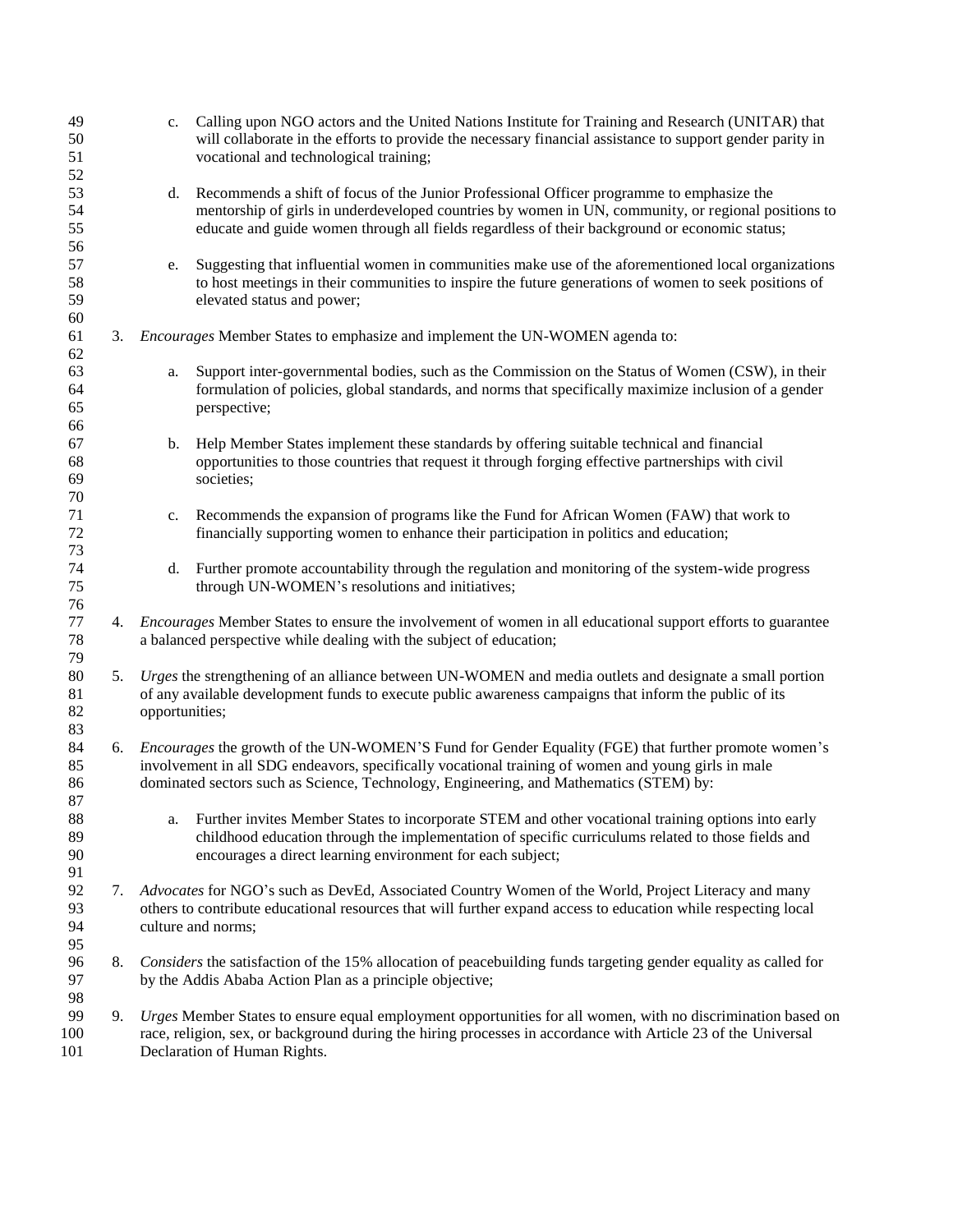

## **Code:** ECOSOC/1/3 **Committee:** Economic and Social Council **Topic:** Mainstreaming a Gender Perspective into All Policies and Programmes of the United Nations

| 102        |    | The Economic and Social Council,                                                                                         |
|------------|----|--------------------------------------------------------------------------------------------------------------------------|
| 103        |    |                                                                                                                          |
| 104        |    | Recalling the Beijing Declaration and Platform for Action's (1995) strategic objectives and actions for achieving        |
| 105        |    | gender equality, including women in power and decision-making, women and the economy, and education and                  |
| 106        |    | training of women,                                                                                                       |
| 107        |    |                                                                                                                          |
| 108        |    | Guided by Sustainable Development Goal 5's commitment to improving gender equality in all facets of society,             |
| 109        |    |                                                                                                                          |
| 110        |    | <i>Emphasizing</i> the Commission on the Status of Women's (CSW) resolution 47/2 which states "that gender               |
| 111        |    | mainstreaming is a globally accepted strategy for promoting gender equality,"                                            |
| 112        |    |                                                                                                                          |
| 113        |    | Concerned that women are severely under-represented in political institutions throughout the world and in most           |
| 114        |    | Member States, as noted in the <i>World's Women 2015</i> report published by the United Nations Department of            |
| 115        |    |                                                                                                                          |
|            |    | Economic and Social Affairs (UN-DESA),                                                                                   |
| 116        |    |                                                                                                                          |
| 117        |    | Further concerned about the disproportionate amount of domestic work that women are burdened with throughout             |
| 118        |    | the world, as demonstrated in the <i>World's Woman 2015</i> report, which goes to prevent women from ascertaining        |
| 119        |    | higher levels of education or employment,                                                                                |
| 120        |    |                                                                                                                          |
| 121        |    | <i>Noting</i> past successful funding initiatives, such as the Agence de Sud in Morocco, which pertains to the promotion |
| 122        |    | of gender inclusiveness in the political and economic realm, by both the United Nations Fund and the Fund for            |
| 123        |    | Gender Equality,                                                                                                         |
| 124        |    |                                                                                                                          |
| 125        |    | Supporting the conclusion of the United Nations Educational, Scientific, and Cultural Organization (UNESCO)-             |
| 126        |    | supported paper Women's Education and Political Participation that "formal education should be strongly                  |
| 127        |    | associated with political participation for women,"                                                                      |
| 128        |    |                                                                                                                          |
| 129        |    | Understanding that there is an intrinsic link between gender mainstreaming and increased levels of women's               |
| 130        |    | political participation, as described in the Revealing the Power of Gender Mainstreaming: Enhancing Development          |
| 131        |    | Effectiveness of Non-Governmental Organizations in Africa published by an alliance of non-governmental                   |
| 132        |    | organizations called InterAction,                                                                                        |
| 133        |    |                                                                                                                          |
|            |    |                                                                                                                          |
| 134        |    | 1. Declares support for expanding initiatives which further enable women to pursue political participation within        |
| 135        |    | their respective Member States, and subsequently, the United Nations, thereby mainstreaming a gender                     |
| 136        |    | perspective into more policies and programs of the United Nations;                                                       |
| 137<br>138 |    | 2. Promotes establishing linkages between pre-existing civil society organizations geared towards improving              |
|            |    |                                                                                                                          |
| 139        |    | gender inclusion in politics, Member States and United Nations bodies which directly address women's political           |
| 140        |    | participation and gender mainstreaming, such as the UNDP, the CSW, the United Nations Development Fund                   |
| 141        |    | for Women, and UN-WOMEN;                                                                                                 |
| 142        |    |                                                                                                                          |
| 143        | 3. | Asks Member States to investigate tools and programs which could be utilized to expand the role of women                 |
| 144        |    | within their national governments and, subsequently, United Nations bodies;                                              |
| 145        |    |                                                                                                                          |
| 146        | 4. | Reminds Member States of the multifaceted array of entities which can be used to fund gender mainstreaming               |
| 147        |    | initiatives, including, but not limited to, the United Nations Fund, the Fund for Gender Equality, Member                |
| 148        |    | States, nongovernmental organizations, the private sector, and private donors;                                           |
| 149        |    |                                                                                                                          |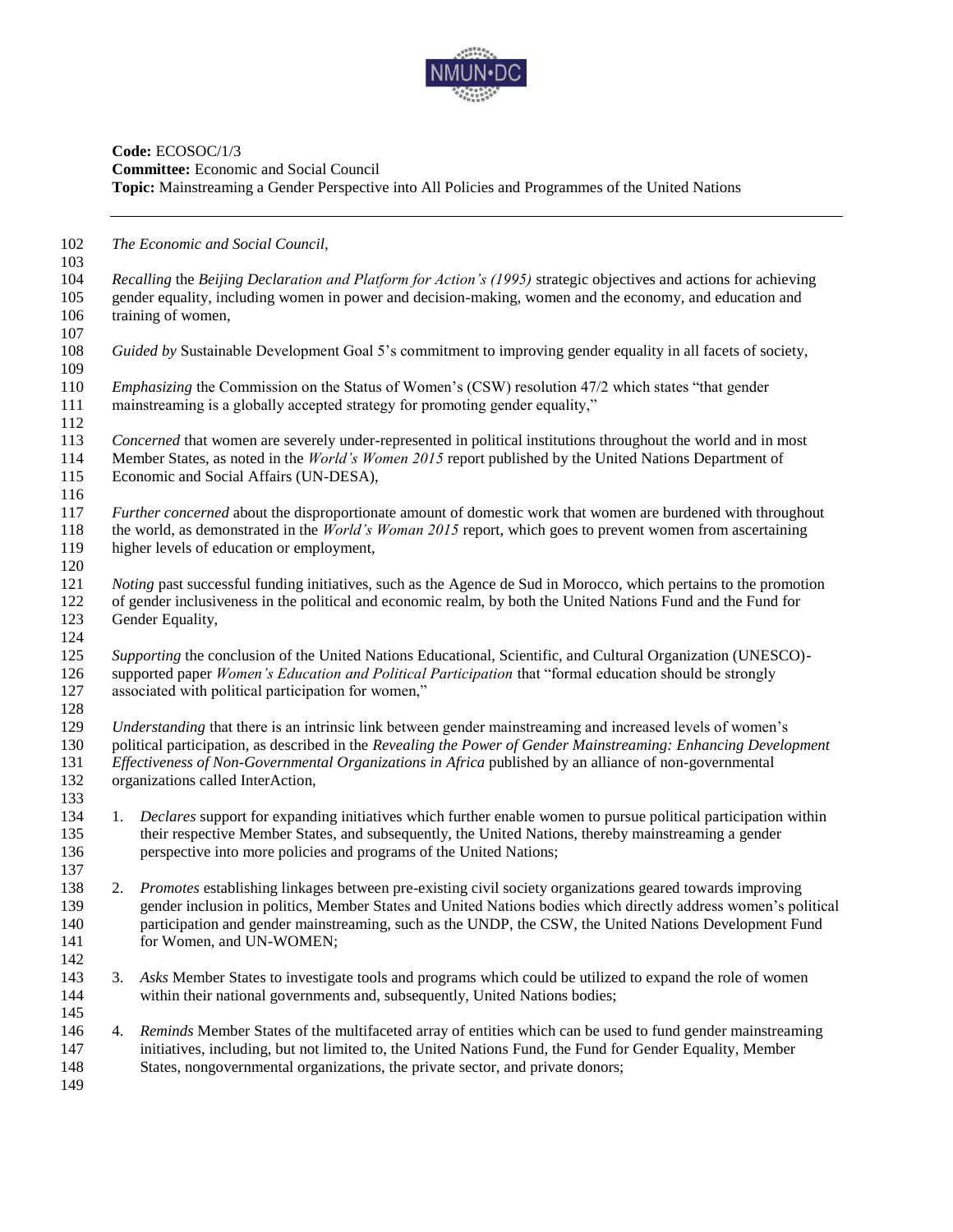- 5. *Encourages* Member States to increase the opportunities for dialogue between Member States regarding women's political participation and gender mainstreaming, such as by holding more conferences and representative-to-representative discussions, along with other pertinent methods;
- 6. *Supports* Member States to conduct research and acquire new data on topics pertaining to women's political participation and its impact upon gender mainstreaming, such as women's time use in relation to occupational and other activities, so as to better understand how they can be enabled to politically participate more;
- 7. *Further encourages* Member States to provide more opportunities for higher education relevant to cultural norms to women in order to prepare them to enter and succeed in high-level political positions;

- 8. *Recommends* that Member States consider implementing parental leave policies as a means to support the ability of women to continue working in their careers and in politics even if they have children;
- 9. *Requests* that Member States work on adopting flexible working arrangements which would improve the ability of women with children to work and participate politically;
- 10. *Promotes* Member States' attempts to adopt economic policies which seek to improve the economic status women and their ability to politically participate in national governments and the United Nations.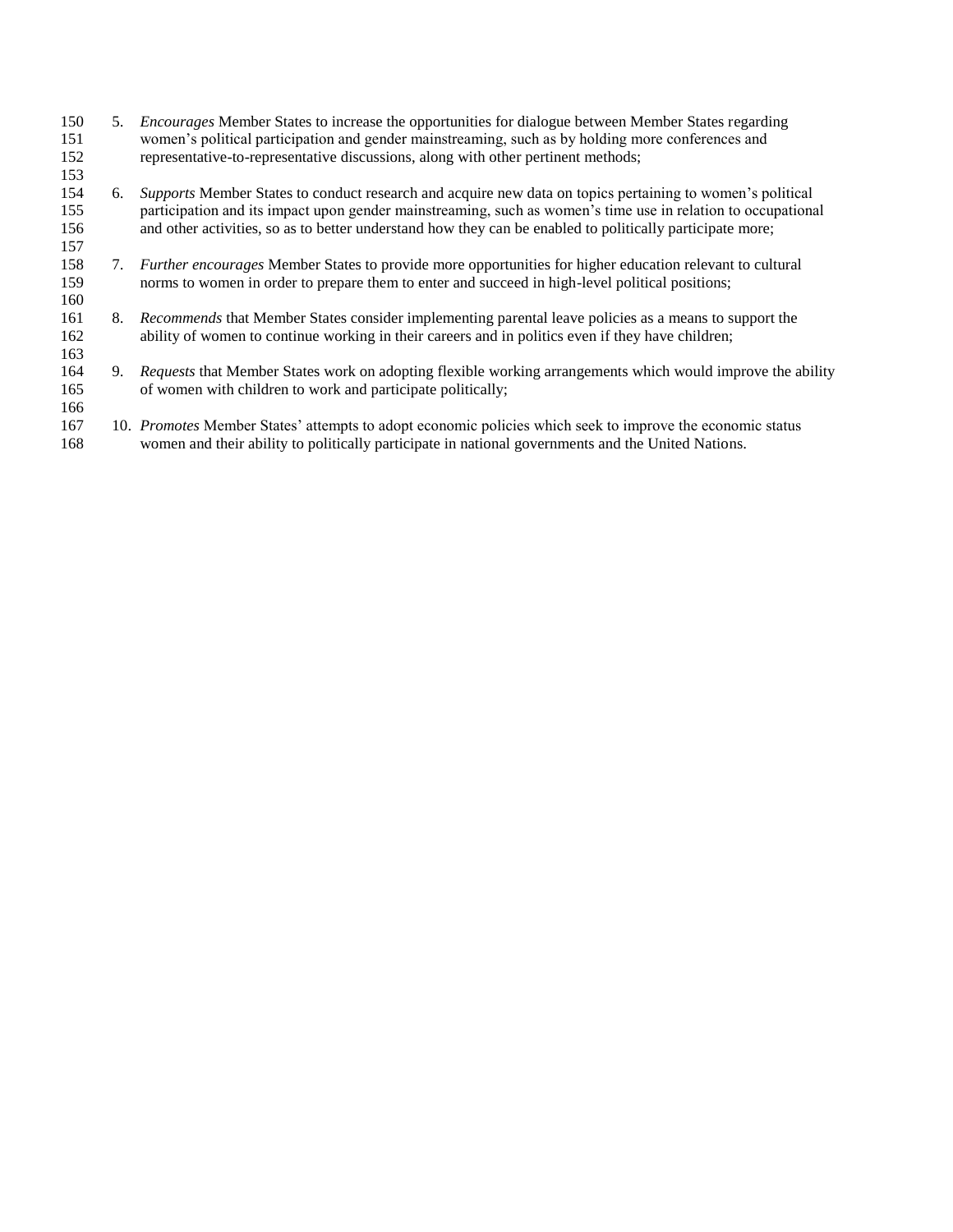

## **Code:** ECOSOC/1/4 **Committee:** Economic and Social Council **Topic:** Mainstreaming a Gender Perspective into All Policies and Programmes of the United Nations

| 1<br>$\overline{c}$                             |    |            | The Economic and Social Council,                                                                                                                                                                                                                                                                                                  |
|-------------------------------------------------|----|------------|-----------------------------------------------------------------------------------------------------------------------------------------------------------------------------------------------------------------------------------------------------------------------------------------------------------------------------------|
| 3<br>$\overline{4}$<br>$\sqrt{5}$<br>$\sqrt{6}$ |    |            | Referencing the Convention on the Elimination of All Forms of Discrimination against Women, adopted in 1979 by<br>United Nations (UN) General Assembly, to establish tribunals and other public institutions to ensure the effective<br>protection of women against discrimination,                                               |
| $\boldsymbol{7}$<br>$\,8\,$<br>9                |    |            | Recognizing the Junior Professional Officer (JPO) Service Center Mentoring Program which aims to help women<br>and girls with personal and career development through a mentoring program,                                                                                                                                        |
| 10<br>11<br>12<br>13                            |    |            | Affirming the United Nations Development Programme's Gender Equality Strategy 2014-2017, which uses<br>"thinking out of the box" to acknowledge mainstreaming gender equality within the UN personnel, required for all<br>staff by United Nation System Wide Action Plan (UN-SWAP) to be aware of mainstreaming gender equality, |
| 14<br>15<br>16<br>17                            |    |            | Acknowledging the allocation of sufficient funds created by the UN-SWAP, where these funds are emphasized for<br>marginalized women and aid in achieving tangible impacts in the lives of women and girls, \$200,000 are allocated<br>each year after the policy,                                                                 |
| 18<br>19<br>20                                  | 1. |            | Requests the implementation of a Women's Training Program to better enhance the promotion of women into<br>leadership positions within the UN that can:                                                                                                                                                                           |
| 21<br>22                                        |    | a.         | Train women in the UN for more prominent positions and future success;                                                                                                                                                                                                                                                            |
| 23<br>24<br>25                                  |    | b.         | Use experienced employees to provide necessary training and experience for the current UN women<br>employees;                                                                                                                                                                                                                     |
| 26<br>27                                        |    |            | 2. Recommends the expansion of the JPO Service Center Mentoring Programme to:                                                                                                                                                                                                                                                     |
| 28<br>29<br>30                                  |    | a.         | Specifically aid women and give women the knowledge and resources to hold offices in higher<br>positions within the UN;                                                                                                                                                                                                           |
| 31<br>32<br>33                                  |    | b.         | Expand on the mentoring program to aid women where specialized women holding higher offices<br>could train newly upcoming women in different UN positions;                                                                                                                                                                        |
| 34<br>35<br>36                                  | 3. | Programme; | Calls upon the usage of the allocated funds set forth by the UN-SWAP and JPO Service Center Mentoring                                                                                                                                                                                                                             |
| 37<br>38<br>39                                  | 4. |            | Stresses the expansion of the "Safe Cities and Safe Public Spaces" which partners with government agencies<br>and women's groups within the community to improve women's safety, by UN-WOMEN:                                                                                                                                     |
| 40<br>41                                        |    | a.         | To prevent sexual harassment and sexual violence in different settings;                                                                                                                                                                                                                                                           |
| 42                                              |    | b.         | To expand the "Safe Cities and Safe Public Spaces" into the working sector.                                                                                                                                                                                                                                                       |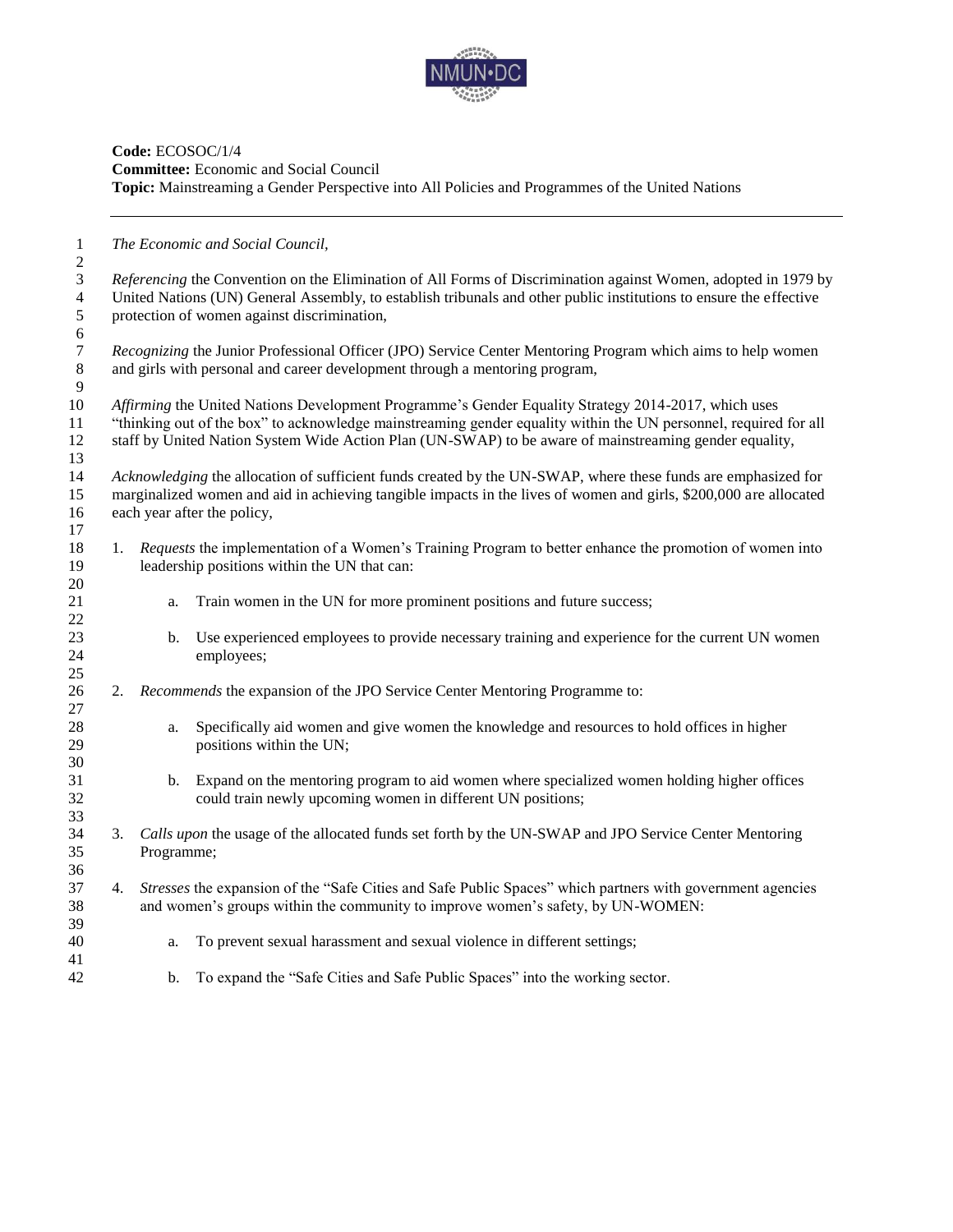

## **Code:** ECOSOC/1/5 **Committee:** Economic and Social Council **Topic:** Mainstreaming a Gender Perspective into All Policies and Programmes of the United Nations

| $\mathbf{1}$                 |    |           | The Economic and Social Council,                                                                                      |
|------------------------------|----|-----------|-----------------------------------------------------------------------------------------------------------------------|
| $\overline{c}$<br>3          |    |           | Recalling the definition of mainstreaming a gender perspective as the process of strategizing and realizing effective |
|                              |    |           | methods of ensuring efficacious policies and programs in efforts to alleviate gender discrimination,                  |
| $\overline{4}$<br>$\sqrt{5}$ |    |           |                                                                                                                       |
| $\sqrt{6}$                   |    |           | Highlighting Sustainable Development Goal (SDG) 5 of achieving gender equality and empowering women and               |
| $\tau$                       |    |           | girls, as well as SDG number 10 of reducing inequality within and among Member States,                                |
| $\,8\,$                      |    |           |                                                                                                                       |
| $\overline{9}$               |    |           | Reaffirming the commitment of all Member States to the Vienna Declaration and Programme for Action (1993),            |
| 10                           |    |           | which reaffirms human rights as universal and relevant standard,                                                      |
| 11                           |    |           |                                                                                                                       |
| 12                           |    |           | Recognizing the importance of the statement made by Secretary General António Guterres regarding the value of         |
| 13                           |    |           | implementation of quota systems in the United Nations,                                                                |
| 14                           |    |           |                                                                                                                       |
| 15                           |    |           | Emphasizing the success of current United Nations programs such as the United Nations Department of Economic          |
| 16                           |    |           | and Social Affairs (UN-DESA) Junior Professional Officer (JPO) Mentoring Program that has enabled women to            |
| 17                           |    |           | attain vocational training and access to post-education work opportunities,                                           |
| 18                           |    |           |                                                                                                                       |
| 19                           |    |           | Expresses its hope that all hired positions within the United Nations throughout Job Networks implement hiring        |
| 20                           |    |           | policies and procedures that reflect consideration of systematic gender inequality by;                                |
| 21                           |    |           |                                                                                                                       |
| 22                           | 1. |           | Establishing a quota to be set at least 30% of positions within each job network to be occupied by women, and         |
| 23                           |    |           | that this quota be met by the year 2050;                                                                              |
| 24                           |    |           |                                                                                                                       |
| 25                           | 2. |           | Further invites willing and able Member States to adopt national programs that encourage women to participate         |
| 26                           |    |           | in politics at a national and regional level in order to emphasize the importance of the political participation of   |
| 27                           |    |           | women within Member States in regards to the necessity of establishing gender perspective in all policies and         |
| 28                           |    | programs; |                                                                                                                       |
| 29                           |    |           |                                                                                                                       |
| 30                           | 3. |           | Suggests that Member States commit to annual goals of female participation with the intent of a minimum of            |
| 31                           |    |           | 50% female involvement in national and regional government by the year 2050 with the acknowledgement of               |
| 32                           |    |           | the delicate and substantive detail needed in order to achieve successful gender mainstreaming in national and        |
| 33                           |    |           | regional politics, and the substantial amount of time and effort needed to do so;                                     |
| 34                           |    |           |                                                                                                                       |
| 35                           | 4. |           | Encourages Member States to create annual reports to increase transparency on the current state of these              |
| 36                           |    |           | programs in respects to meeting the commitments made to Sustainable Development Goal (SDG) five regarding             |
| 37                           |    |           | the achievement of gender equality;                                                                                   |
| 38                           |    |           |                                                                                                                       |
| 39                           | 5. |           | <i>Endorses</i> the United Nations Entity for Gender Equality and the Empowerment of Women (UN-WOMEN) and             |
| 40                           |    |           | the Commission on the Status of Women (CSW) to review these reports and make recommendations on the                   |
| 41                           |    | findings; |                                                                                                                       |
| 42                           |    |           |                                                                                                                       |
| 43                           | 6. |           | Recommends the United Nations Development Programme and UN-WOMEN to expand its partnership with the                   |
| 44                           |    |           | UN-DESA JPO in order to;                                                                                              |
| 45                           |    |           |                                                                                                                       |
| 46                           |    | a.        | Provide more women with opportunities to engage in political decision-making roles;                                   |
| 47<br>48                     |    |           | Facilitate a future generation of women who will have the ability to hold political office, both                      |
| 49                           |    | b.        | nationally and internationally, to mainstream a gender perspective.                                                   |
|                              |    |           |                                                                                                                       |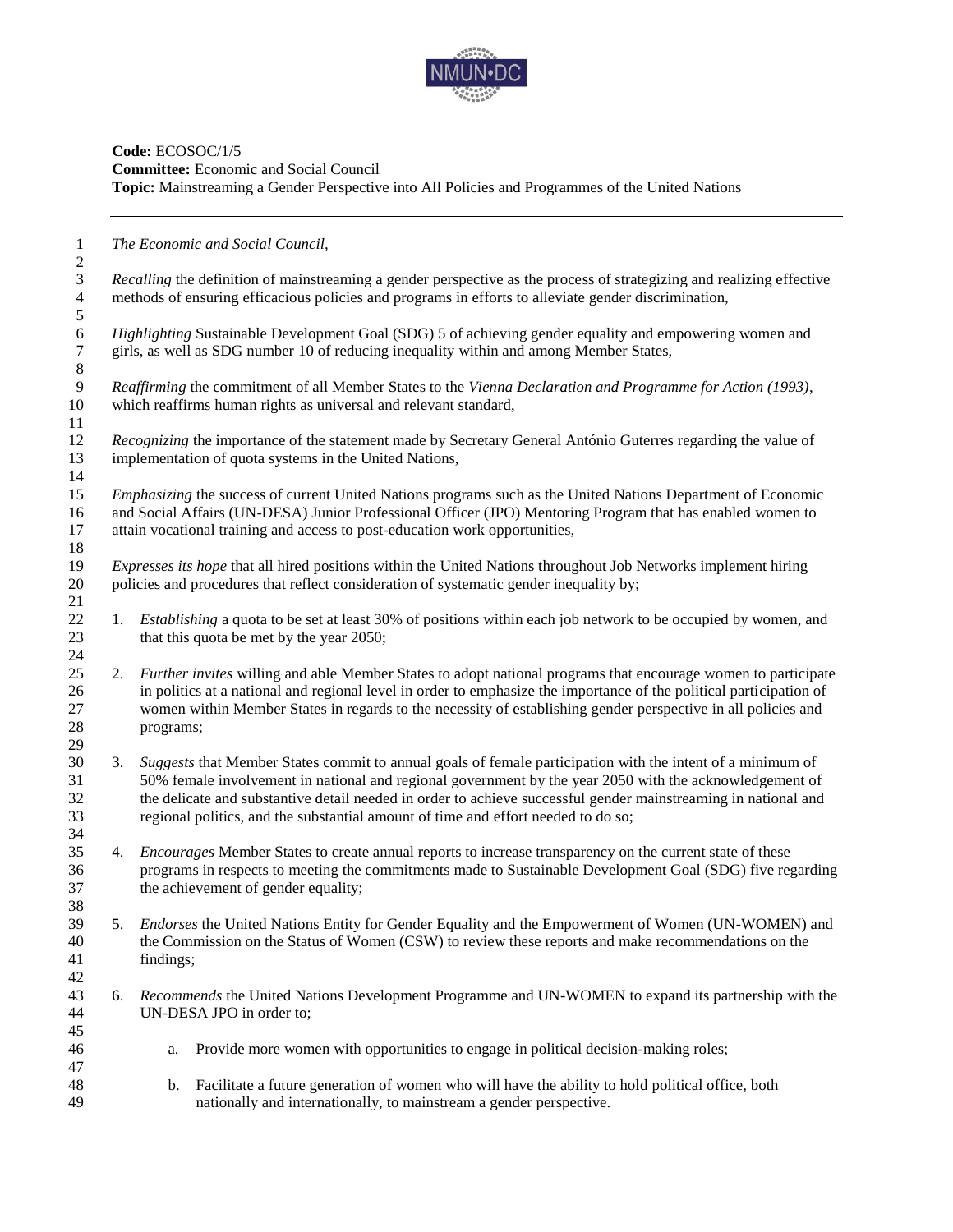

# **Code:** ECOSOC/1/6 **Committee:** Economic and Social Council **Topic:** Mainstreaming a Gender Perspective into All Policies and Programmes of the Unites Nations

| 50<br>51                   |         |                | The Economic and Social Council,                                                                                                                                                                                                                                                                                                                 |
|----------------------------|---------|----------------|--------------------------------------------------------------------------------------------------------------------------------------------------------------------------------------------------------------------------------------------------------------------------------------------------------------------------------------------------|
| 52<br>53<br>54             | issues, |                | <i>Recognizing</i> the importance that gender mainstreaming plays in addressing multiple different social and economic                                                                                                                                                                                                                           |
| 55<br>56<br>57             |         |                | Believing that programs under the direction of the United Nations (UN) need to be used collaboratively to better<br>address the needs and struggles of women,                                                                                                                                                                                    |
| 58<br>59<br>60             |         |                | <i>Emphasizing</i> the importance of promoting efforts towards women's higher education in order to encourage the<br>fruition of fostering gender equitable professional landscape,                                                                                                                                                              |
| 61<br>62<br>63             |         |                | Recognizing the World Health Organization (WHO) statistics which report that 37% of married women having<br>suffered physical or sexual violence between the ages of fifteen and forty-nine in the East Mediterranean region,                                                                                                                    |
| 64<br>65<br>66             |         |                | Acknowledging the role that WHO can have in conducting research on the psychological and cultural notions of<br>sexual and gender based violence and the ability to utilize the information collected to target specific issue areas,                                                                                                            |
| 67<br>68<br>69             |         |                | Anticipating the need to monitor the allocation of funds directed at gender activity programs to prevent misuse and<br>corruption of financial resources based upon gender bias,                                                                                                                                                                 |
| 70<br>71<br>72<br>73       |         |                | Recalling the goals of the Participatory Gender Audit commissioned by Office for the Commission of Humanitarian<br>Affairs (OCHA), in allowing UN organizations affiliated with female empowerment accountability in funding<br>organization expenditures on female empowerment,                                                                 |
| 74<br>75<br>76             |         | gender issues. | Bearing in mind the efficiency of cluster-grouping amongst UN agencies in order to provide effective resolutions to                                                                                                                                                                                                                              |
| 77<br>78<br>79             | 1.      |                | Emphasizes that Member States continue to support the Sustainable Development Goals (SDGs), particularly<br>SDG 5, which focuses on the importance gender equality plays in the international community;                                                                                                                                         |
| 80<br>81<br>82<br>83       | 2.      |                | Encourages UN-Women, in coordination with OCHA, to expand the usage of Gender Marker Codes in the<br>evaluation of UN Programmes and encourage the implementation of Gender Code 2a which emphasizes the<br>potential to contribute to gender equality in new programs by:                                                                       |
| 84<br>85<br>86<br>87<br>88 |         | a.             | Strengthening the inter-agency collaboration, coordination, and communication on gender equality<br>programming through UN-Women, UNFPA, UNICEF, UNHCR, and relevant non-governmental<br>organizations (NGOs), such as the Inter-Agency Standing Committee (IASC) Gender Reference<br>Group, Bender Based Violence Area of Responsibility (AOR); |
| 89<br>90<br>91             |         | b.             | Utilizing the resources from OCHA such as the Gender Handbook, Gender Markers, and Gender<br><b>Based Violence Guidelines;</b>                                                                                                                                                                                                                   |
| 92<br>93<br>94             | 3.      |                | Requests all Member States to coordinate with the United Nations Environmental Program (UNEP) in order to<br>increase the availability and promotion of higher education, as well as vocational certifications for women by:                                                                                                                     |
| 95<br>96<br>97             |         | a.             | Providing educational resources for higher level education such as holding conferences in regards to<br>women and their impact on society;                                                                                                                                                                                                       |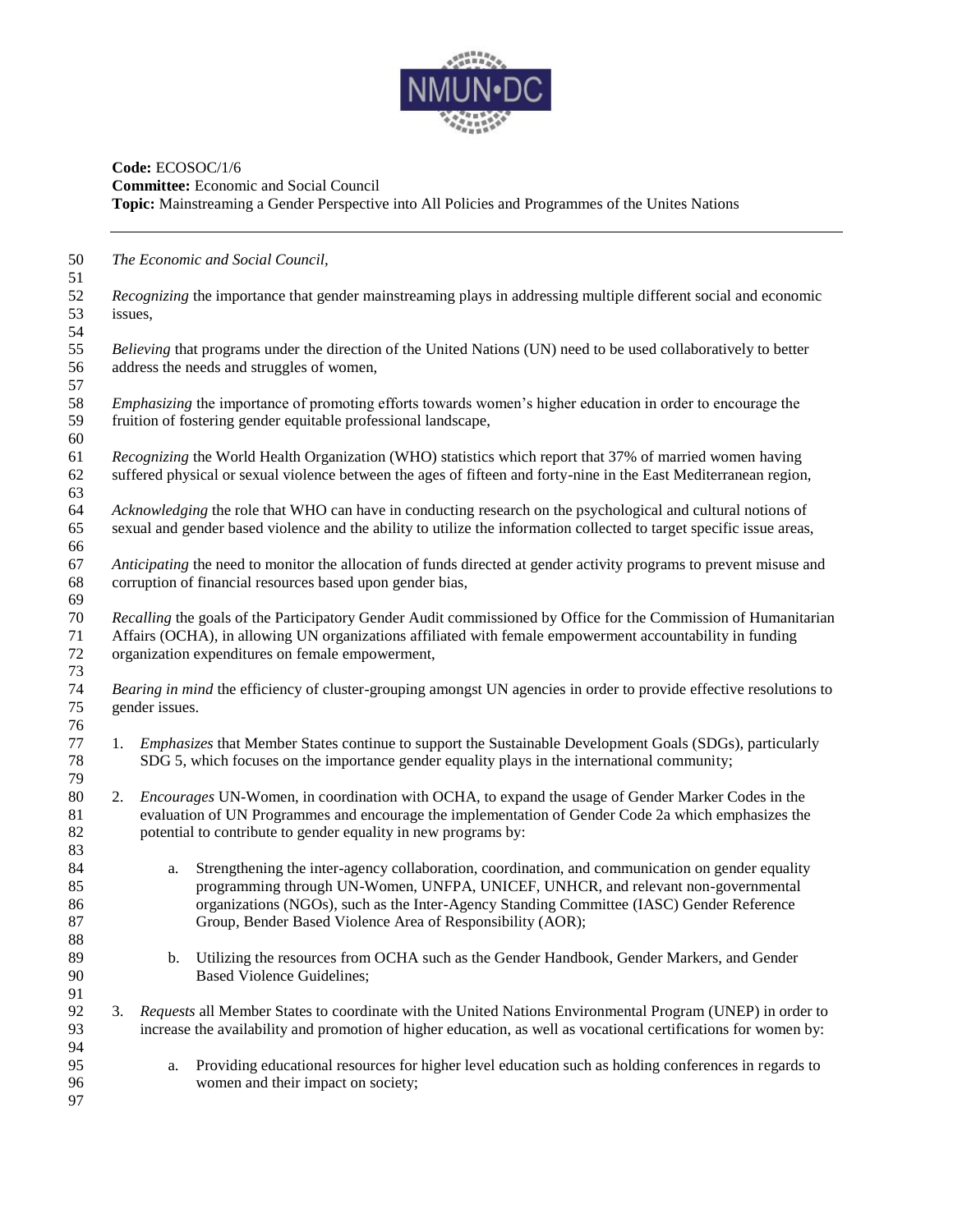| 98<br>99                        |    |             | b. Providing training information sessions for the further vocational education of women embarking upon<br>the labor force;                                                                                                                                                                                                                                           |
|---------------------------------|----|-------------|-----------------------------------------------------------------------------------------------------------------------------------------------------------------------------------------------------------------------------------------------------------------------------------------------------------------------------------------------------------------------|
| 100<br>101<br>102<br>103<br>104 |    | c.          | Encouraging communication of UNEP with NGOs, such as Women of the Mediterranean and the Next<br>Generation of Leaders Program which provide intensive gender equality and leadership training for<br>young women;                                                                                                                                                     |
| 105<br>106<br>107<br>108<br>109 | 4. |             | Recommends UN bodies to work with NGOs, such as Amnesty International, to utilize their consultative status<br>in the UN to expand their initiatives related to the elimination of discrimination against women by addressing<br>conflict-based sexual violence, which is a gender-biased focal point, against women especially in circumstances<br>of war crimes by: |
| 110<br>111<br>112<br>113        |    | a.          | Utilizing their power to conduct research in Member States that have suffered conflict based sexual<br>violence war crimes consisting of those mentioned in the International Criminal Court's (ICC's) Policy<br>Paper on Sexual and Gender Based Crimes including, but not limited to:                                                                               |
| 114<br>115                      |    |             | i.<br>Rape, sexual assault, forced pregnancy, forced sterilization, sexual slavery, and forced<br>prostitution;                                                                                                                                                                                                                                                       |
| 116<br>117                      |    | ii.<br>iii. | The coercing of others to commit gender based violence crimes out of fear of death or violence;<br>The purposeful infection of individuals with sexually transmitted diseases;                                                                                                                                                                                        |
| 118<br>119<br>120<br>121        |    | b.          | Drawing attention to the research conducted about Conflict Based Sexual Violence as a war crime to<br>meet the requirements for an ICC Preliminary Examination;                                                                                                                                                                                                       |
| 122<br>123<br>124               | 5. |             | Expresses its hope that Member States consider the allocation of resources to the aid of individuals who have<br>suffered crimes of sexual violence through:                                                                                                                                                                                                          |
| 125<br>126                      |    | a.          | Increasing the availability of physical examinations after sexual violence occurs;                                                                                                                                                                                                                                                                                    |
| 127<br>128<br>129               |    | b.          | Increasing the availability of rape kits to gather evidence for victims should that chose to pursue<br>judicial action;                                                                                                                                                                                                                                               |
| 130<br>131                      |    | c.          | Increasing the availability of treatment for sexually transmitted diseases resulting from sexual<br>violence;                                                                                                                                                                                                                                                         |
| 132<br>133<br>134<br>135<br>136 |    | d.          | Increasing the distribution of educational documents regarding the definitions of sexual violence,<br>options for judiciary action for victims of sexual violence, physical and mental health care after<br>suffering sexual violence;                                                                                                                                |
| 137<br>138                      | 6. |             | Further invites Member States to cooperate with WHO to investigate causes of sexual violence in order to<br>determine the impact on women's roles in society including, but not limited to:                                                                                                                                                                           |
| 139<br>140<br>141               |    | a.          | Psychological research of gender-based sexual violence perpetrators;                                                                                                                                                                                                                                                                                                  |
| 142<br>143                      |    | b.          | Gendered norms and roles to determine possible influences for the perpetuation of sexual violence;                                                                                                                                                                                                                                                                    |
| 144<br>145                      | 7. |             | Draws upon the necessity of providing transparency and ease of access of the public to the UN budget through:                                                                                                                                                                                                                                                         |
| 146<br>147                      |    | a.          | Reporting quarterly on all revenue received and related expenditures;                                                                                                                                                                                                                                                                                                 |
| 148<br>149                      |    | b.          | Accountability for efficient expenditures on services and products which provide relief;                                                                                                                                                                                                                                                                              |
| 150<br>151                      |    | c.          | Assess to budgets proposed by corresponding bodies of the UN working on bender based issues;                                                                                                                                                                                                                                                                          |
| 152<br>153                      |    | d.          | Determine financial funding with subsidiary UN bodies could feasibly provide;                                                                                                                                                                                                                                                                                         |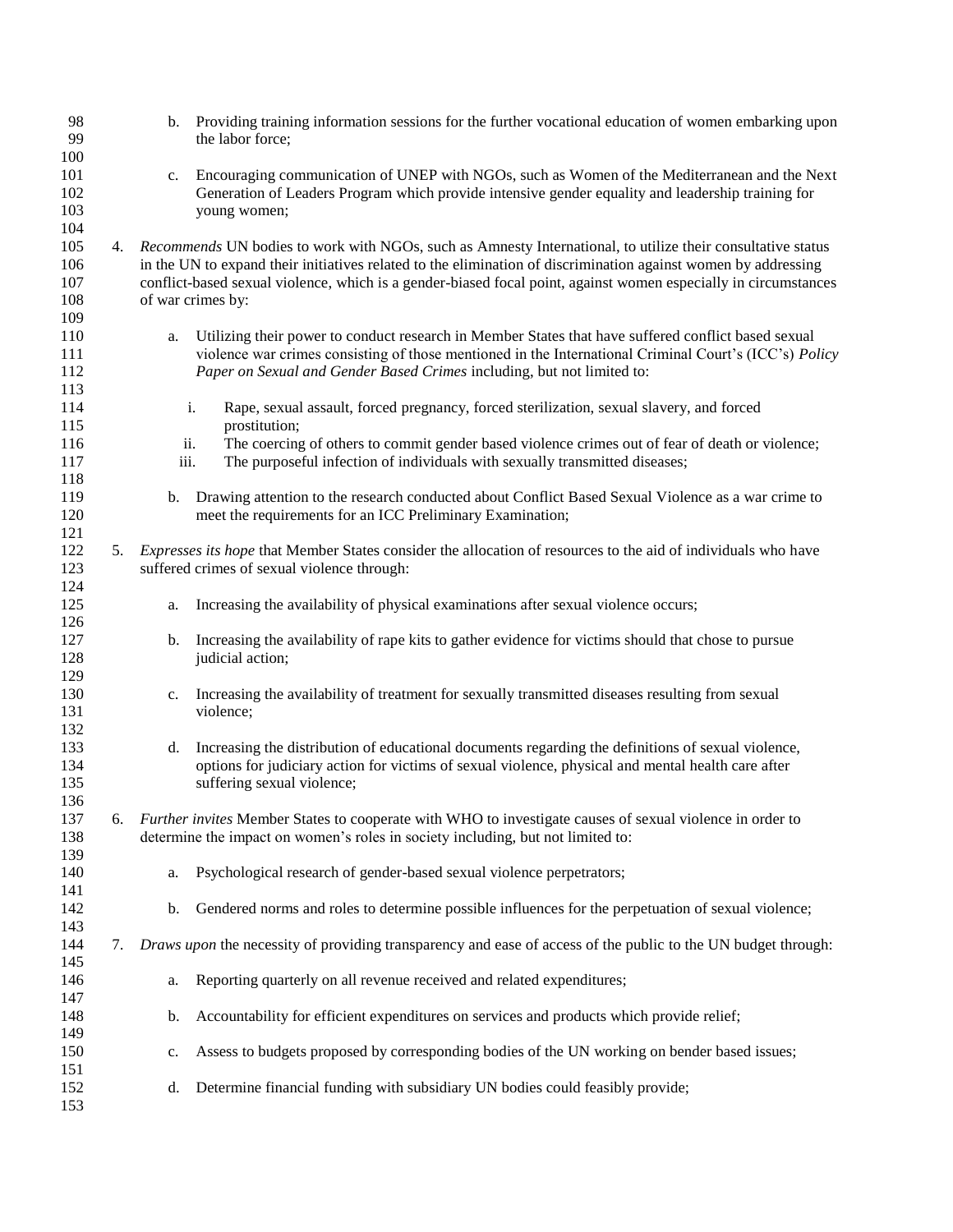- 154 e. Analyze the amount of funding which the UN allocates to gender based issues at fiscal year-end, in order to determine a preliminary budget estimated for following fiscal year; order to determine a preliminary budget estimated for following fiscal year;
- 156<br>157
- 157 8. *Recommends* establishing parallel efforts to establish transparency between gender issue policies affecting 158 national governments and the supplementary solutions which NGOs can provide in order to render an effective
- 159 response based on a tailored approach for each Member State.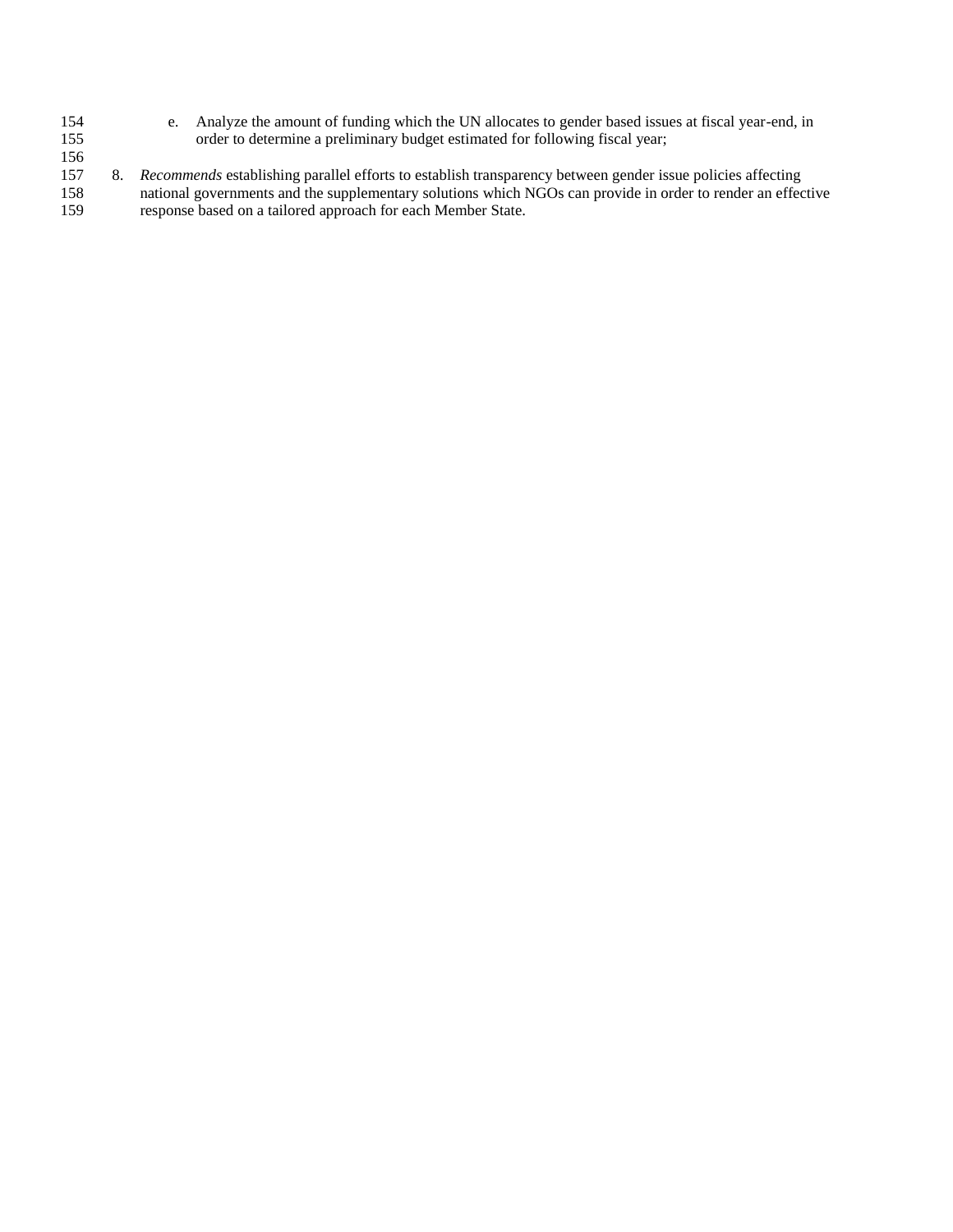

**Code:** ECOSOC/1/7 **Committee:** Economic and Social Council **Topic:** Nuclear Technology and Water Security

*The Economic and Social Council,* 

 *Recognizing* the importance of the *2030 Agenda Sustainable Development* in the transformation of our world, particularly Sustainable Development Goal (SDG) 3, which promotes good health and well-being, and SDGs 5 and 10, which stresses the importance of raising women out of poverty and into opportunities that allow women to participate in decision-making at all levels in a variety of sectors, *Emphasizing* the Economic and Social Council (ECOSOC) resolutions 2007/33 of 27 July 2007, 2008/34 of 28 July 2008, and 2009/12 of 28 July 2009 which all work toward mainstreaming a gender perspective within all policies and programs of the United Nations (UN), *Recalling* the commitment made at the 2005 World Summit to promote the mainstreaming of a gender perspective in the "design, implementation, monitoring, and evaluation of all policies and programmes in all political, economic, and social spheres," *Reiterating* General Assembly resolution 64/127 of 27 January 2010, which states that men and women are equal and urges Member States to take all necessary measures to eliminate discrimination against women to commit to women's integrated role in development and Article 1.3 of the *Charter of the United Nations* which proclaims women to be equal actors and speaks out against discrimination of sex, *Acknowledging* ECOSOC resolutions 2008/34 of 28 July 2008 and 01/41 of 26 July 2001 which asserts that all relevant UN entities are required to raise awareness of gender issues within their organizations and across the UN system along with stressing the responsibility of senior management to make their initial change, *Stressing* the points made in General Assembly resolution 71/8 of 17 November 2016, which calls for a right to education for all and that primary and secondary education will provide opportunities to women around the world to successfully boost an influx of women equipped to hold public office *Commending* ECOSOC resolution 2014/3 of 18 July 2014 which calls for mainstreaming a gender perspective into innovative public works programs, *Supporting* Equal Measures 2030's report entitled *Policymakers and Gender Equality* which highlights the lack of understanding of the SDGs, which is representative of systemic difficulties that Member States face when creating and implementing national policies considering a gender perspective, *Acknowledging* the World Bank report entitled *Sexually Transmitted Infections in Developing Countries* which discusses the global impact that sexually transmitted diseases have, bringing attention to the impact that HIV and AIDS have on women, *Confirming* the comprehensive report by the International Project on Technical and Vocational Education (UNEVOC), which stresses the importance of higher education to increase the likelihood of women pursing leadership careers and finishing their studies and Millennium Development Goal 2, which calls for achieving universal primary education, *Affirming* ECOSOC resolution 2016/23 of 18 August 2016, which underscores educational opportunities in the fields of Science, Technology, Engineering, and Math (STEM) for women in low-income areas, and the Organization for Women in Science for the Developing World's support of women who want to pursue science in developing countries, a career where the gender gap is the largest, to provide research training and networking opportunities for women scientists,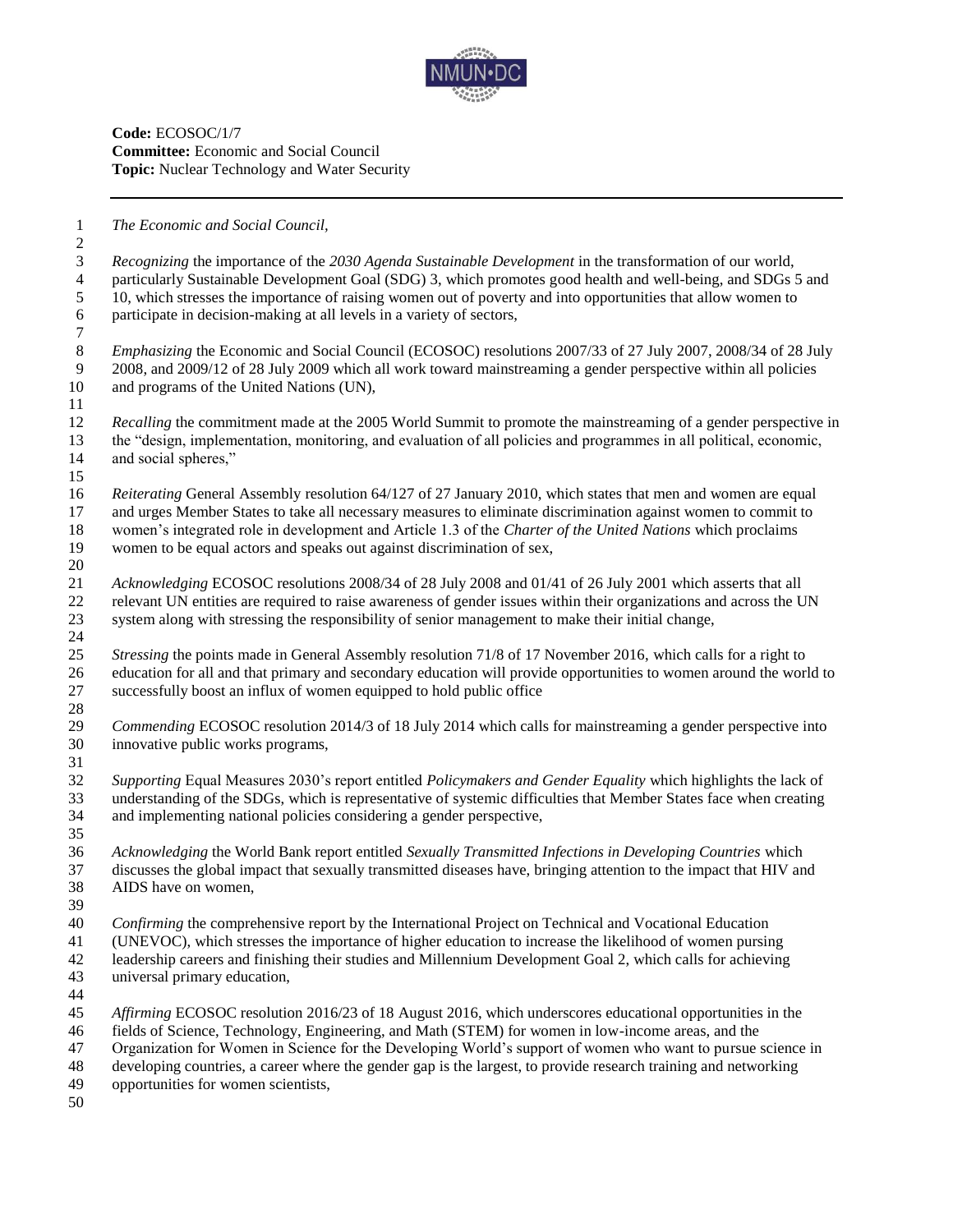- *Reiterating* the UN System-Wide Action Plan on Gender Equality and the Empowerment of Women, which strengthens accountability and establishes oversight through monitoring, evaluation, and reporting the process and movement of organizations in their efforts toward gender equality,
- 
- *Commending* ECOSOC resolution 2014/5 of 7 August 2014 which promotes the empowerment of people in achieving poverty eradication, social integration and full employment and decent work for all,
- 
- *Recalling* the U.N. Global Compact Initiative's special event *Women's Empowerment Principles*, expressing a
- seven-point plan to fully include women in all economic sectors and the 2010 ECOSOC event on Engaging Philanthropy to Promote Gender Equality and Women's Empowerment which advocates for women's economic
- independence and indicates women should not live in fear of oppression and domestic violence,
- *Considering* ECOSOC resolution 2017/25 of 24 August 2017 which highlights the failure of formerly implemented policies in reducing the number of HIV infections among young girls and women and emphasizes the need for a more adequately resourced prevention effort and General Assembly resolution 67/81 of 14 March 2013 which addresses the importance of universal health coverage and its crucial role in promoting gender equality,
- *Having approved* of General Assembly resolution 50/166 of 16 February 1996, which establishes the UN Trust Fund to End Violence Against Women that prevents violence against women by increasing access to vital services and strengthening implementation of policies,
- *Concurring* with the *Beijing Declaration and Platform for Action* that calls for programs that support the empowerment of women in the UN,
- 1. *Invites* Non-Governmental Organizations (NGOs) and Commission on Status of Women (CSW) to establish a two-pronged approach of increasing supply and demand of women in the UN by providing opportunities for women around the world to hold to position of powers by increasing the number of women in the human capital of the UN;
- 2. *Advises* that the aforementioned two-pronged approach of human capital of women in the UN be followed by the boosting of demand for women through a marketing campaign that attempts to equalize the genders globally;
- 3. *Recommends* Member States to work closely with UN entities and commissions, such as the United Nations Entity Gender Equality and the Empowerment of Women (UN-WOMEN) and CSW to establish a strategy towards incorporating a gender perspective within political entities;
- 4. *Recommends* that UN-WOMEN and willing and able Member States collaborate with the United Nations Education, Science and Cultural Organization to utilize programs such as Teaching and Learning for a Sustainable Future to educate youth on the UN in primary and secondary education in order for women to gain knowledge of the understanding of what the UN is, their rights, the opportunities the UN holds, politics, and diplomacy;
- 5. *Proclaims* the necessity for UN-WOMEN to work with willing and able Member States, NGOs, and the Global Partnership for Education, to support educational programs for women and girls in both developed and 96 developing Member States that go beyond primary education and into secondary education such as the organization. Room to Read, so as to ensure that women have the ability to enter into sectors such as po organization, Room to Read, so as to ensure that women have the ability to enter into sectors such as politics, the environment, economy, health, and STEM careers;
- 6. *Invites* UN-WOMEN to collaborate with Member States in the application of mentorships and internships within the UN for women, creating a pathway from the local level of Member States to the UN, emphasizing the necessity for scholarships for young women for the provision of greater opportunities for occupational advancement to higher level positions;
-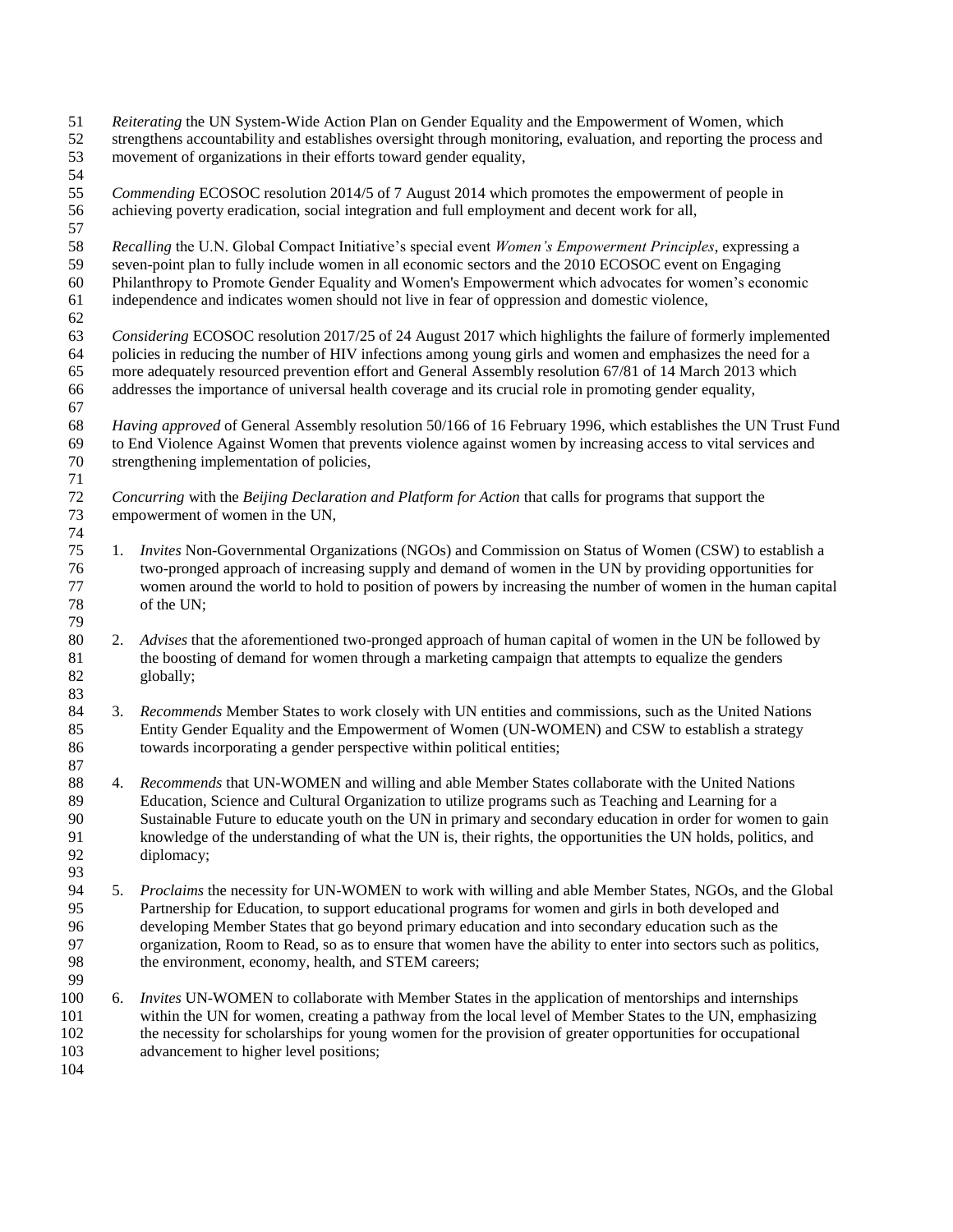| 105     | 7. | <i>Encourages</i> UNEVOC to collaborate with willing and able Member States in the implementation of its              |
|---------|----|-----------------------------------------------------------------------------------------------------------------------|
| 106     |    | programs to encourage youth who are in the process of completing higher education to become teachers in order         |
| 107     |    | to increase the likelihood of women pursing leadership careers and finishing their studies by:                        |
| $108\,$ |    |                                                                                                                       |
| 109     |    | Implementing the formation of a professional skills program, helping women gain access to new<br>a.                   |
| 110     |    | markets through the use of professional networks that they did not have access to;                                    |
| 111     |    |                                                                                                                       |
| 112     |    | Establishing an online profile for job searches, resume help, and interviewing skills;<br>b.                          |
| 113     |    |                                                                                                                       |
| 114     | 8. | Suggests the United Nations Development Programme (UNDP) and UN-WOMEN to collaborate with Member                      |
| 115     |    | States to support organizations and implement policies that support women in the business community and               |
| 116     |    | workforce in order to equip women with the tools to be able to hold positions in power and thus bolstering            |
| 117     |    | women's perspective in the UN through:                                                                                |
| 118     |    |                                                                                                                       |
| 119     |    | Implementing similar programs that provide women with safe career advancement spaces both at the<br>a.                |
| 120     |    | national and regional level such as programs led by the Arab Women's Leadership Institute;                            |
| 121     |    |                                                                                                                       |
| 122     |    | Encouraging public-private partnerships with companies that show efforts towards encouraging<br>b.                    |
| 123     |    | women to be leaders and entrepreneurs by providing them incentives in the form of advertisements in                   |
| 124     |    |                                                                                                                       |
| 125     |    | return for funding;                                                                                                   |
|         |    |                                                                                                                       |
| 126     |    | Implementing policies that ensure the equality of all working men and women such as the Equal<br>c.                   |
| 127     |    | Employment Opportunity Law of Japan which criminalizes the discrimination of women at the                             |
| 128     |    | workplace;                                                                                                            |
| 129     |    |                                                                                                                       |
| 130     | 9. | Urges a collaboration with the Economic Commission for Africa (ECA) and willing and able Member States                |
| 131     |    | that provides direct investment within the African subcontinent by promoting industrial development and               |
| 132     |    | building partnerships through implementing a more gender focused perspective into CAD investments to                  |
| 133     |    | support women-led businesses and advocate for the power of women to make political decisions;                         |
| 134     |    |                                                                                                                       |
| 135     |    | 10. Proposes the formation of regional and local professional development programs through collaboration with         |
| 136     |    | UN-WOMEN, specifically in areas where women are underrepresented by:                                                  |
| 137     |    |                                                                                                                       |
| 138     |    | Using microfinancing to fund the creation of forums based on a similar framework as the Women's<br>a.                 |
| 139     |    | Democracy Network that:                                                                                               |
| 140     |    |                                                                                                                       |
| 141     |    | Uses funding from the High Level Political Forum to fund other forums;<br>i.                                          |
| 142     |    | Promotes women's networking with other women to discuss initiatives and successes;<br>ii.                             |
| 143     |    |                                                                                                                       |
| 144     |    | b. Mirroring the goals and success of the Arab Women's Leader Institute in:                                           |
| 145     |    |                                                                                                                       |
| 146     |    | Developing the leadership skills of women;<br>i.                                                                      |
| 147     |    | Strengthening the ability of women to compete in elections;<br>ii.                                                    |
| 148     |    | iii.<br>Increasing the role of women in peace and security initiatives;                                               |
| 149     |    |                                                                                                                       |
| 150     |    | 11. Recommends all concerned parties collaborate with Women's World Organization for Rights, Literature, and          |
| 151     |    | Development (Women's WORLD) to increase the visibility and credibility of women in society so as to                   |
| 152     |    | mainstream their voices through:                                                                                      |
| 153     |    |                                                                                                                       |
| 154     |    | Following the work of Women's WORLD by creating and preserving spaces in which women's<br>a.                          |
| 155     |    | literature is respected and rightfully publicized;                                                                    |
| 156     |    |                                                                                                                       |
| 157     |    | Continuing the drive on research and study of systematic oppression of women as it will help gather<br>$\mathbf{b}$ . |
| 158     |    | information that will be useful to implement programs that target the career impediments for women;                   |
| 159     |    |                                                                                                                       |
|         |    |                                                                                                                       |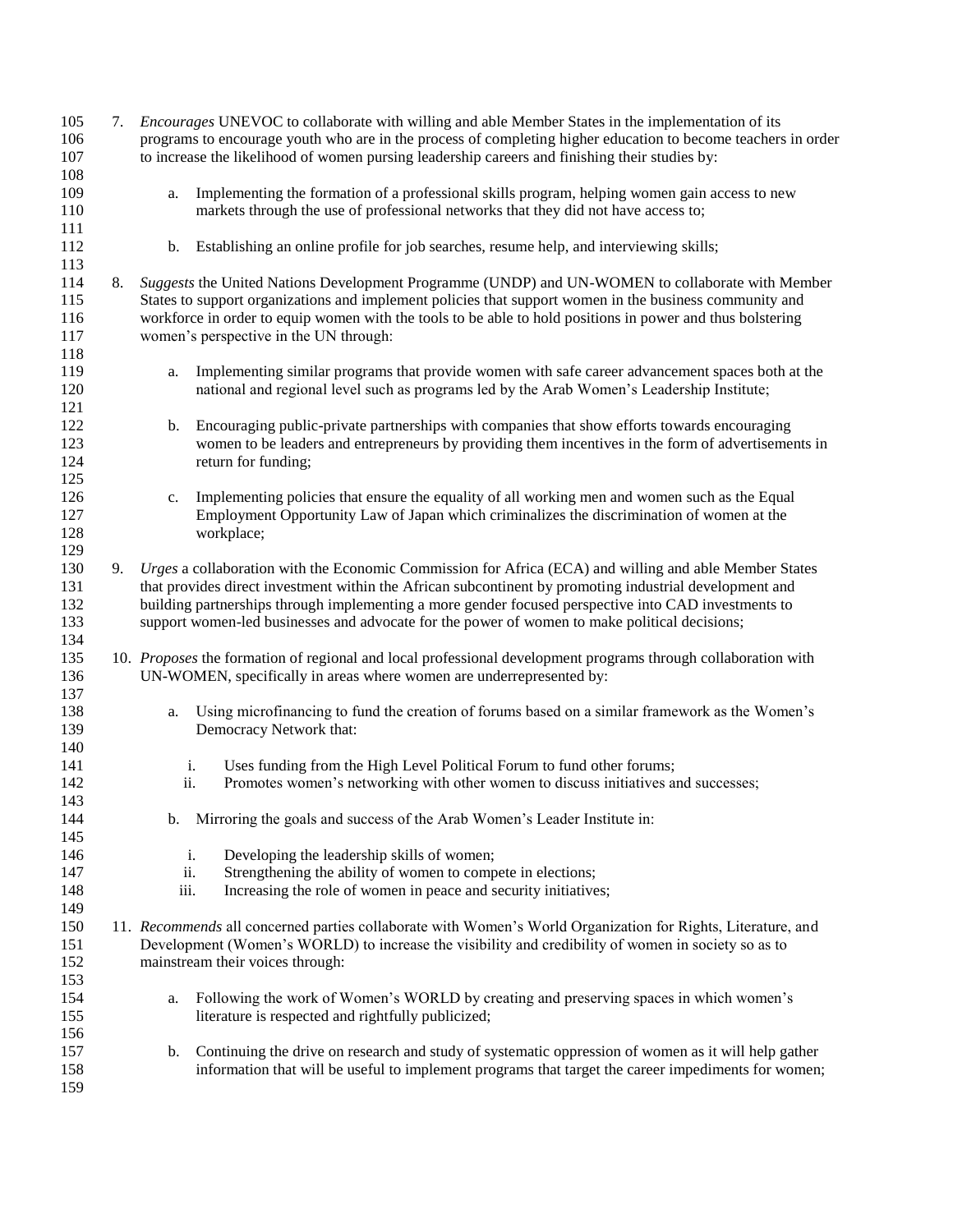| 160 | $c_{\cdot}$ | Combating women's censorship specifically targeting Member States where the gender gap is greatest                |
|-----|-------------|-------------------------------------------------------------------------------------------------------------------|
| 161 |             | by:                                                                                                               |
| 162 |             |                                                                                                                   |
| 163 |             | i.<br>Raising awareness on ongoing abuse and human rights violations that women are victims of                    |
| 164 |             | through international press campaigns led by UN-WOMEN;                                                            |
| 165 | ii.         | Encouraging the development of women's journals and publication spaces;                                           |
| 166 | iii.        | Serving as support and backup for women who are trying to write and get their ideas to the world                  |
| 167 |             | but are being attacked for their gender views;                                                                    |
| 168 |             |                                                                                                                   |
| 169 |             | 12. Calls upon UNDP to collaborate with willing and able Member States to implement routine evaluations to        |
| 170 |             | monitor individual Member States' progress on implementing a gender perspective by developing national and        |
| 171 |             | international committees on gender accountability and including joint operations of private organizations and     |
| 172 |             | UN institutions, such as Amnesty International and UN-WOMEN, to contribute to the observations of Member          |
| 173 |             | States and data collection to provide an easily accessible international perspective on gender equality, overseen |
| 174 | by CSW;     |                                                                                                                   |
| 175 |             |                                                                                                                   |
| 176 |             | 13. Stresses the importance for the UNDP to collaborate with willing and able Member States to create domestic    |
| 177 |             | policymaking councils within their own governments to act as moderators between the UN and national               |
| 178 |             | governments, guaranteeing efficient implementation of national and international programs and resources to        |
| 179 |             | eradicate gender inequality;                                                                                      |
| 180 |             |                                                                                                                   |
| 181 |             | 14. Declares that willing and able Member States should implement educational programs through collaboration      |
| 182 |             | with the International AIDS Society into schools in nations with the highest occurrences of HIV and AIDS that,    |
| 183 |             | drawing attention to the African continent, Asia, and the Pacific Nations to provide youth access to sexual       |
| 184 |             | educational programs at a local level to empower young women;                                                     |
| 185 |             |                                                                                                                   |
| 186 |             | 15. Endorses UN-WOMEN and UNDP to collaborate with willing and able Member States work to protect women           |
| 187 |             | from Female Genital Mutilation and habitual abuse such as domestic violence, providing relief and eradicating     |
| 188 |             | the inequality between men and women and thus allowing UN bodies to highlight these issues and make a             |
| 189 |             | solution through:                                                                                                 |
| 190 |             |                                                                                                                   |
| 191 | a.          | Calling for the collaboration of Member States, UN-WOMEN and other UN entities towards the                        |
| 192 |             | coordination of a Partners for Prevention, a successful domestic violence short term program, within              |
| 193 |             | their own regions;                                                                                                |
| 194 |             |                                                                                                                   |
| 195 | b.          | Encouraging and supporting individual Member States through local organizations that address                      |
| 196 |             | violence against women;                                                                                           |
| 197 |             |                                                                                                                   |
| 198 | c.          | Implementing call centers so women who may be in situations where they cannot actively seek help in               |
| 199 |             | person;                                                                                                           |
| 200 |             |                                                                                                                   |
| 201 | d.          | Utilizing the Reproductive Health Supplies Coalition which acts to ship medical supplies to facilities in         |
| 202 |             | a more cost efficient and time efficient manner;                                                                  |
| 203 |             |                                                                                                                   |
| 204 | e.          | Providing women with shelter after a dangerous event occurs;                                                      |
| 205 |             |                                                                                                                   |
| 206 | f.          | Creating daycares for children whereby children of these victims can learn and be in a community                  |
| 207 |             | setting;                                                                                                          |
| 208 |             |                                                                                                                   |
| 209 | g.          | Providing staff that are equipped to provide therapy for these women and to discuss their options in              |
| 210 |             | terms of legal consultations, job opportunities, and housing assistance;                                          |
| 211 |             |                                                                                                                   |
| 212 | h.          | Working along the Member States' regional Economic Commissions to use microfinance for those                      |
| 213 |             | who are forced to practice female genital mutilation as a source of income to have another source of              |
| 214 |             | income and break the cycle of female genital mutilation by:                                                       |
| 215 |             |                                                                                                                   |